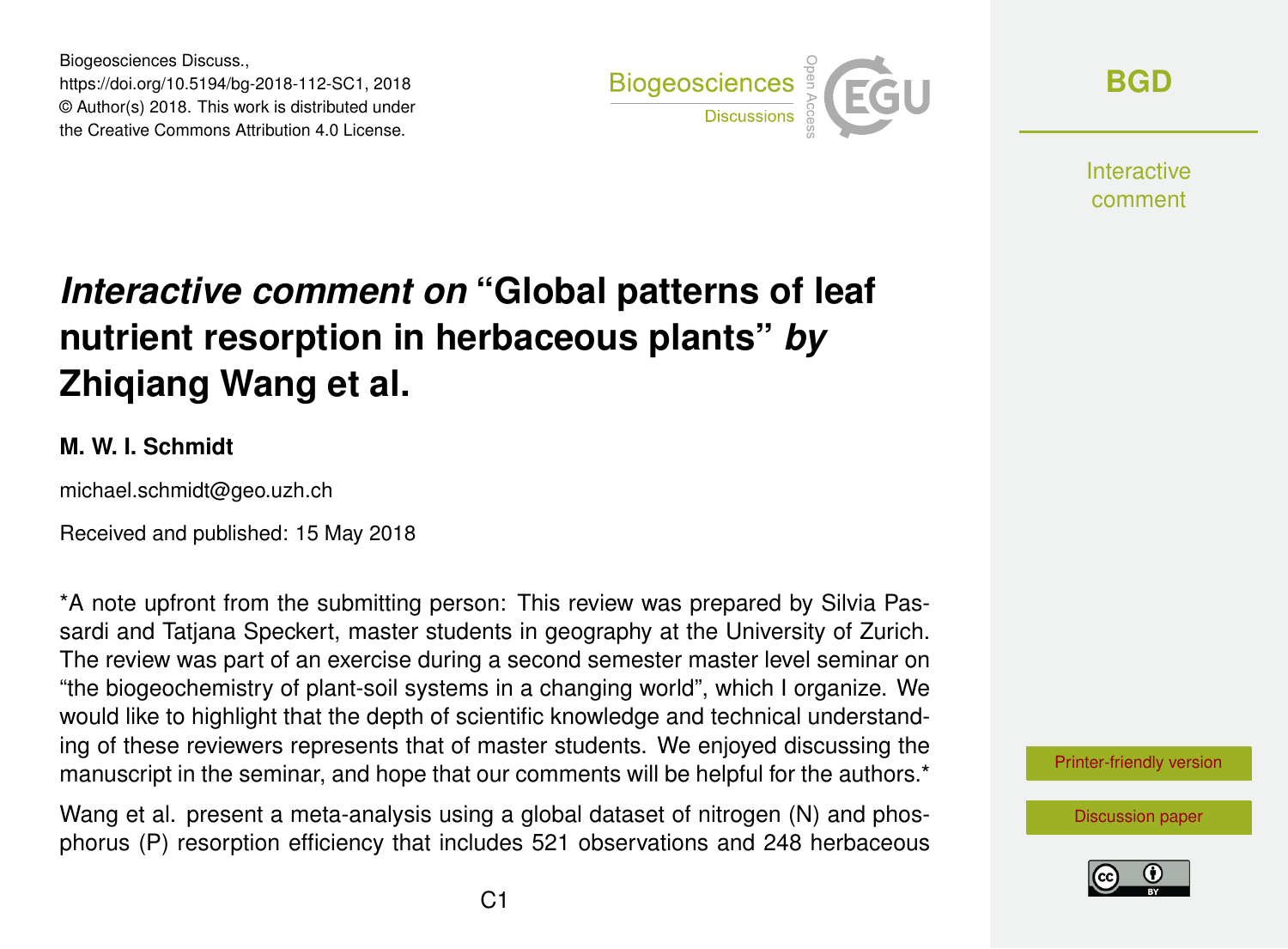species. For this purpose, they used published data which cover the resorption efficiency of nitrogen (NRE) and phosphorus (PRE). Further, to ensure data comparability, Wang et al. solely used papers in which the author specifically guaranteed that the leaf litter samples came from newly fallen trees. Furthermore, Wang et al. excluded plants which are grown under greenhouse conditions, plants under fertilization and leguminous plants (N-fixing species). Their analysis showed that the nitrogen resorption efficiency (NRE) and phosphorous resorption efficiency (PRE) trough all herbaceous plant groups are 54.7% and 64.5%, respectively. Finally, they conclude that NRE, PRE and NRE:PRE increase with increasing latitude and decrease with increasing mean annual temperature (MAT) and mean annual precipitation (MAP).

We appreciated that the research questions are presented very clearly. The text is well structured in sections. Moreover, we appreciate the good explanations of terms like nutrient resorptions, NRE, PRE and of how they are affected by MAT, MAP and latitude.

However, we identified several misunderstandings in this study:

The used data of the 521 observations and 248 herbaceous plants are not clearly presented. There is no information concerning the observations. As the study deals with a global research in NRE, PRE and NRE:PRE it would be important to know from which country/location these data samples originate.

According to the text (lines 138-140), "the dataset broadly covered most of the range of MAT and MAP occupied by the majority of herbaceous species and thus permitted a global level of analysis". From Fig. 2 and 3 is possible to discover something more of the data and, especially for MAP and latitude but they do not seem to be equally distributed.

In our opinion, it is necessary to add to the paper (in section 2.1) some information that support the previous statement. We suggest that some data gaps of Fig. 2 and 3 exist due to their location (desert). However, it would be helpful to add some information

## **[BGD](https://www.biogeosciences-discuss.net/)**

Interactive comment

[Printer-friendly version](https://www.biogeosciences-discuss.net/bg-2018-112/bg-2018-112-SC1-print.pdf)

[Discussion paper](https://www.biogeosciences-discuss.net/bg-2018-112)

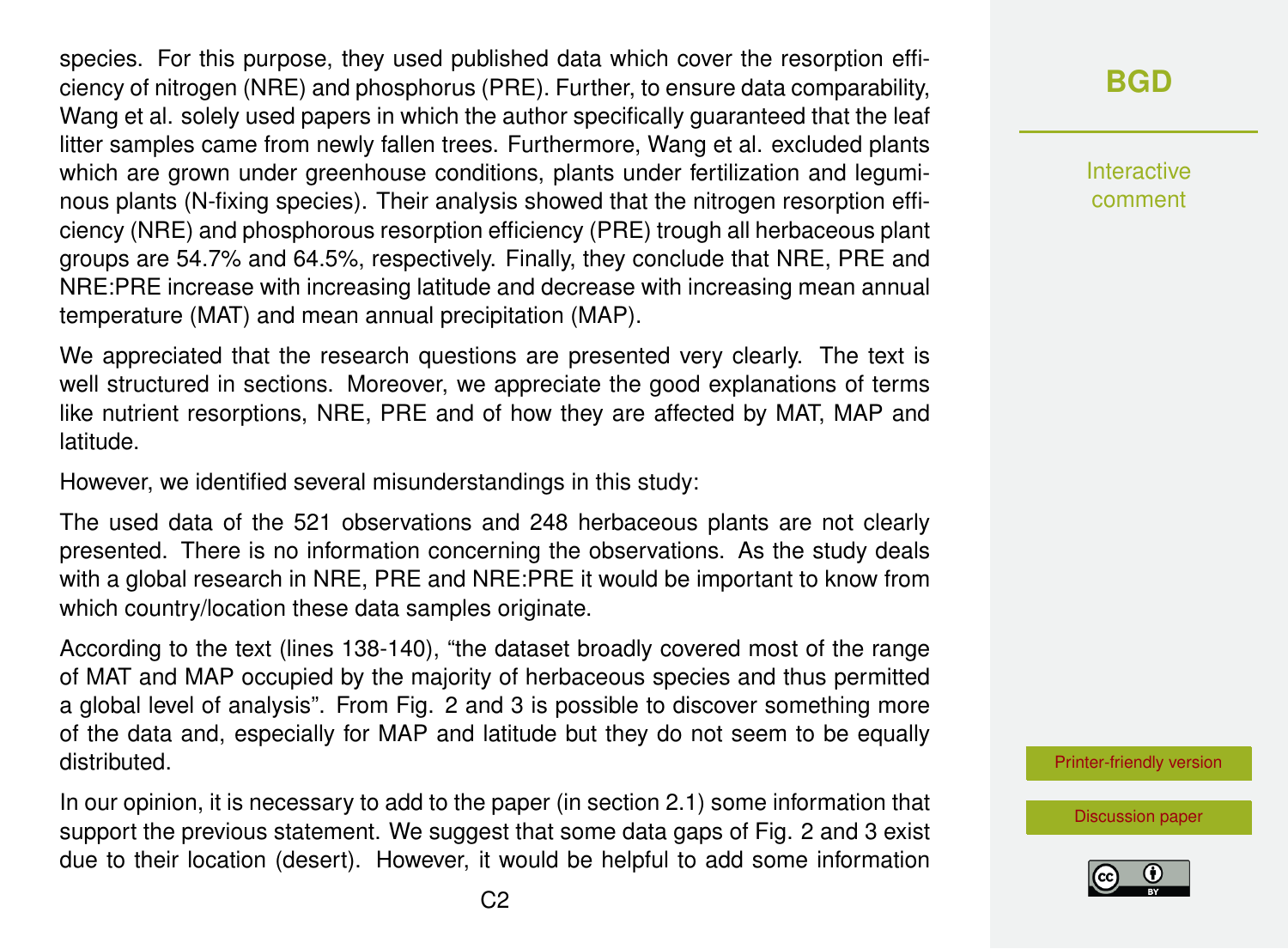about the data gaps and the distribution of the data in the caption.

Further, there is no clear documentation of the number of observation for graminoids vs. forbs and monocots vs. eudicots (fig.1).

Also, we do not clearly understand, why the data of the monocots are biased and those of the graminoids are not (line 200). We do not understand why the authors not considered the opportunity that the higher values of NRE and PRE could also be achieved due to the phylogeny (monocots/eudiocots).

If one half of all the monocots in the data set are graminoids, probably a significant part of all the graminoids are monocots, and thus the difference in the results could be caused by the phylogeny (and not necessarily by the functional type. Additional information concerning the exact amount of graminoids that are monocots too (intersection between those functional groups) would be helpful to understand the bias.

In the discussion part, the results of the meta-analysis are often compared with studies that focus only on regional scaled observations. We do not clearly understand why the global data set is compared with data of regional observation (e.g. the study of Sun et al., 2015, who focused solely on different regions in China), as that could lead to incorrect conclusions. Additionally, sometimes we do not know where the compared data originated. Thus, it would be preferable to compare the results with other recent studies that cover global scale observations. And to clearly document, to write where all the compared data originate.

Additionally, we found several inconsistencies with other studies which cover solely one plant community or short-term temperature and precipitation manipulation.

We do not understand how the authors extracted the value in percent from table 1 and table 2 (lines 164-169). Another row in the table for the values in percent, or an additional table would be useful to understand the origin of these percentages.

The used tables should be uniform. For instance, table 1 and table 2 are similar. Table

Interactive comment

[Printer-friendly version](https://www.biogeosciences-discuss.net/bg-2018-112/bg-2018-112-SC1-print.pdf)

[Discussion paper](https://www.biogeosciences-discuss.net/bg-2018-112)